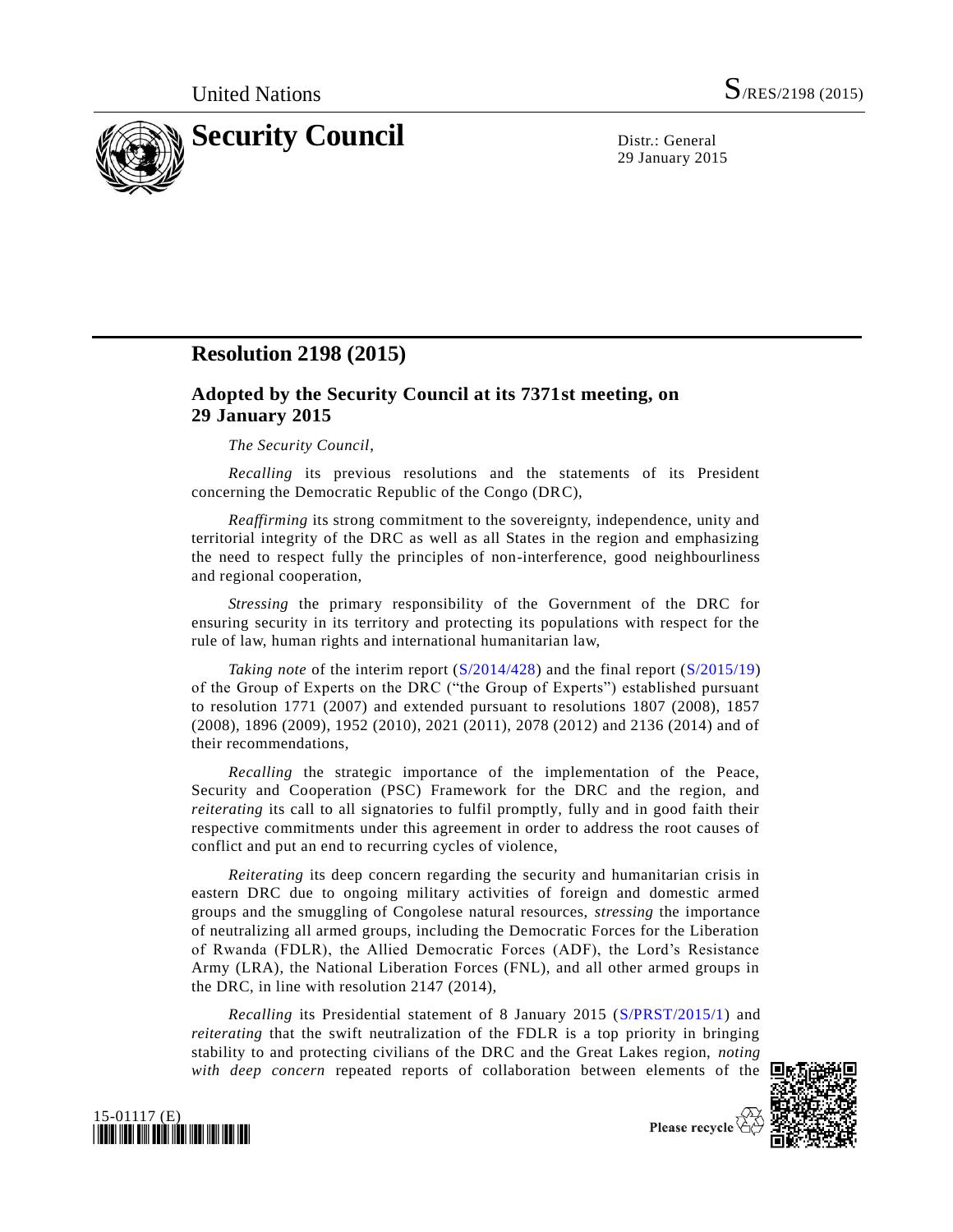Congolese Armed Forces (FARDC) and the FDLR at a local level, *recalling* that the FDLR is a group under UN sanctions whose leaders and members include perpetrators of the 1994 genocide against the Tutsi in Rwanda, during which Hutu and others who opposed the genocide were also killed, and have continued to promote and commit ethnically based and other killings in Rwanda and in the DRC,

*Noting with great concern* that the 2 January 2015 deadline set by the International Conference on the Great Lakes Region (ICGLR) and the Southern African Development Community (SADC) has passed, and that the FDLR has not only failed to unconditionally and fully surrender and demobilize, but has also continued to recruit new fighters in their ranks,

*Condemning* the brutal killings of hundreds of civilians in the Beni area in recent months, *expressing deep concern* regarding the persistence of violence in this region, and *stressing the need* for a thorough and prompt investigation into these attacks in order to ensure that those responsible are held to account, as well as *calling* the DRC for further military action, in accordance with international law, including international humanitarian law and international human rights law, as applicable, and with the support of the United Nations Organization Stabilization Mission in the DRC (MONUSCO), in accordance with its mandate under resolution 2147 (2014), to end the threat posed by the ADF and all other armed groups operating in the region,

*Reaffirming* the importance of completing the permanent demobilization of the former 23 March Movement (M23) combatants, *stressing* the importance of ensuring that its ex-combatants do not regroup or join other armed groups, and *calling for* the acceleration of implementation of the Nairobi Declarations and of the Disarmament, Demobilisation, Repatriation, Reintegration and Resettlement (DDRRR) of M23 ex-combatants, including overcoming obstacles to repatriation, in coordination with the regional States concerned,

*Reiterating* its strong condemnation of any and all internal or external support to armed groups active in the region, including through financial, logistical and military support,

*Condemning* the illicit flow of weapons within and into the DRC, including their recirculation to and between armed groups, in violation of resolutions 1533 (2004), 1807 (2008), 1857 (2008), 1896 (2009), 1952 (2010), 2021 (2011), 2078 (2012) and 2136 (2014), and *declaring* its determination to continue to monitor closely the implementation of the arms embargo and other measures set out by its resolutions concerning the DRC,

*Acknowledging* in this respect the important contribution the Councilmandated arms embargo makes to countering the illicit transfer of small arms and light weapons in the DRC, and in supporting post-conflict peacebuilding, disarmament, demobilization and reintegration of ex-combatants and security sector reform,

*Underlining* that the transparent and effective management of its natural resources is critical for the DRC's sustainable peace and security, *stressing* its full respect for the sovereignty of the Government of the DRC over its natural resources and its responsibility to effectively manage these resources in this regard,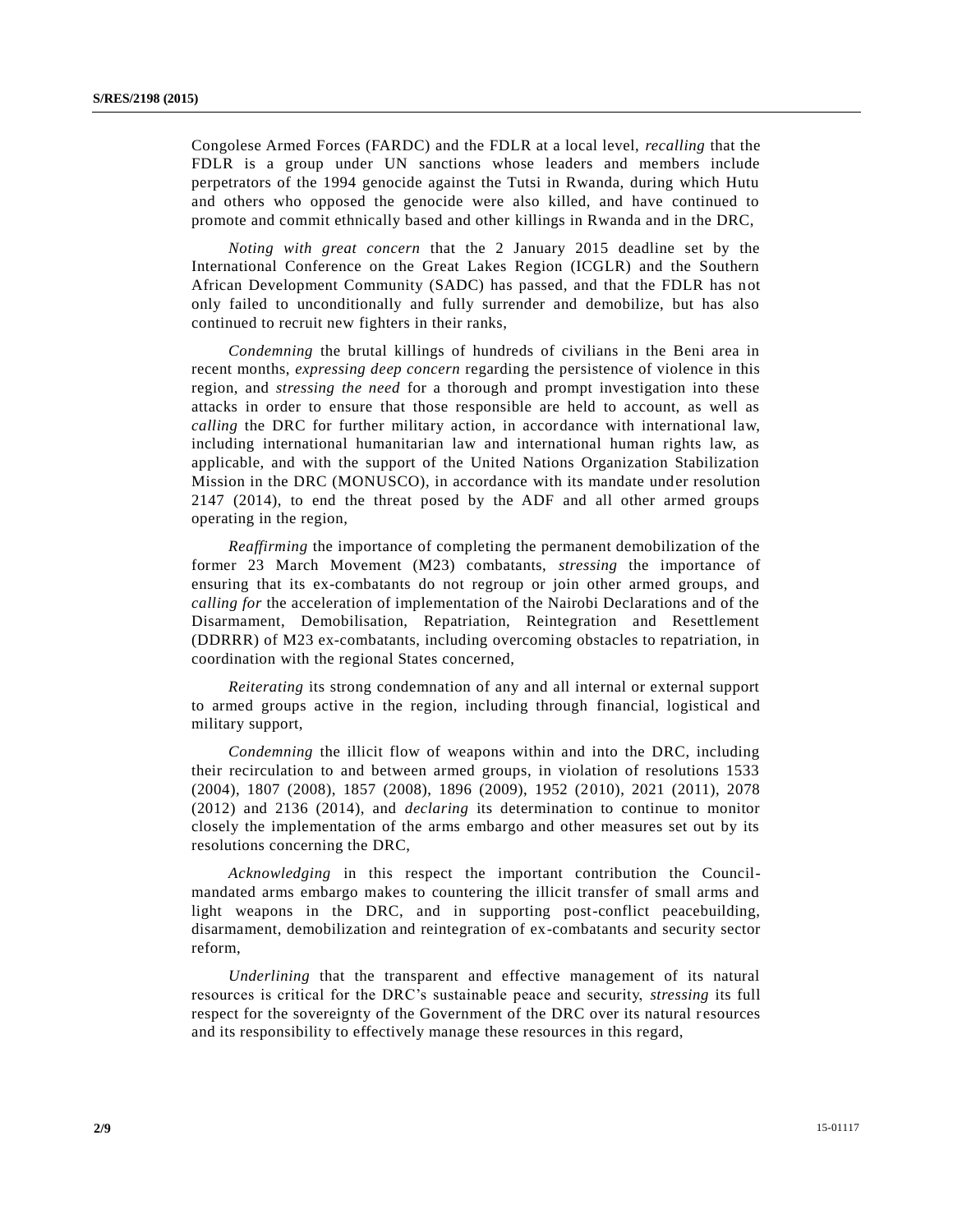*Recalling* the linkage between the illegal exploitation of natural resources, including poaching and illegal trafficking of wildlife, illicit trade in such resources, and the proliferation and trafficking of arms as one of the major factors fuelling and exacerbating conflicts in the Great Lakes region, and encouraging the continuation of the regional efforts of the ICGLR and the governments involved against the illegal exploitation of natural resources, and *stressing*, in this regard, the importance of regional cooperation and deepening economic integration with special consideration for the exploitation of natural resources,

*Noting with concern* reports indicating the involvement of elements of the FARDC, as well as armed groups, in the illegal minerals trade, the illegal production and trade of charcoal and wood, and wildlife poaching and trafficking,

*Noting with great concern* the persistence of serious human rights abuses and international humanitarian law violations against civilians in the eastern part of the DRC, including summary executions, sexual and gender based violence and large scale recruitment and use of children committed by armed groups,

*Noting with deep concern* reports and allegations indicating the persistence of serious human rights and international humanitarian law violations committed by some members of the FARDC and Congolese National Police (PNC), and *recalling* the importance of fighting against impunity within all ranks of the FARDC and PNC, *commending* the DRC authorities for recent prosecutions and condemnations of two high-ranking FARDC officers for crimes against humanity and war crimes, and *stressing the need* for the Government of the DRC to continue to ensure the professionalism of its security forces,

*Calling* for all those responsible for violations of international humanitarian law and violations or abuses of human rights including those involving violence or abuses against children and acts of sexual and gender-based violence, to be swiftly apprehended, brought to justice and held accountable,

*Recalling* all its relevant resolutions on women and peace and security, on children and armed conflict, and on the protection of civilians in armed co nflicts, also *recalling* the conclusions of the Security Council Working Group on Children and Armed Conflict pertaining to the parties in armed conflict of the DRC [\(S/AC.51/2014/3\)](http://undocs.org/S/AC.51/2014/3) adopted on 18 September 2014,

*Calling on* all parties to cooperate fully with MONUSCO and to remain committed to the full and objective implementation of the Mission's mandate, *reiterating* its condemnation of any attacks against peacekeepers, and *emphasizing* that those responsible for such attacks must be brought to justice,

*Noting* the critical importance of effective implementation of the sanctions regime, including the key role that neighbouring States, as well as regional and subregional organizations, can play in this regard and *encouraging* efforts to further enhance cooperation,

*Underlining* the fundamental importance of timely and detailed notifications to the Committee concerning arms, ammunition and training as set out in section 11 of the Guidelines of the Committee,

*Determining* that the situation in the DRC continues to constitute a threat to international peace and security in the region,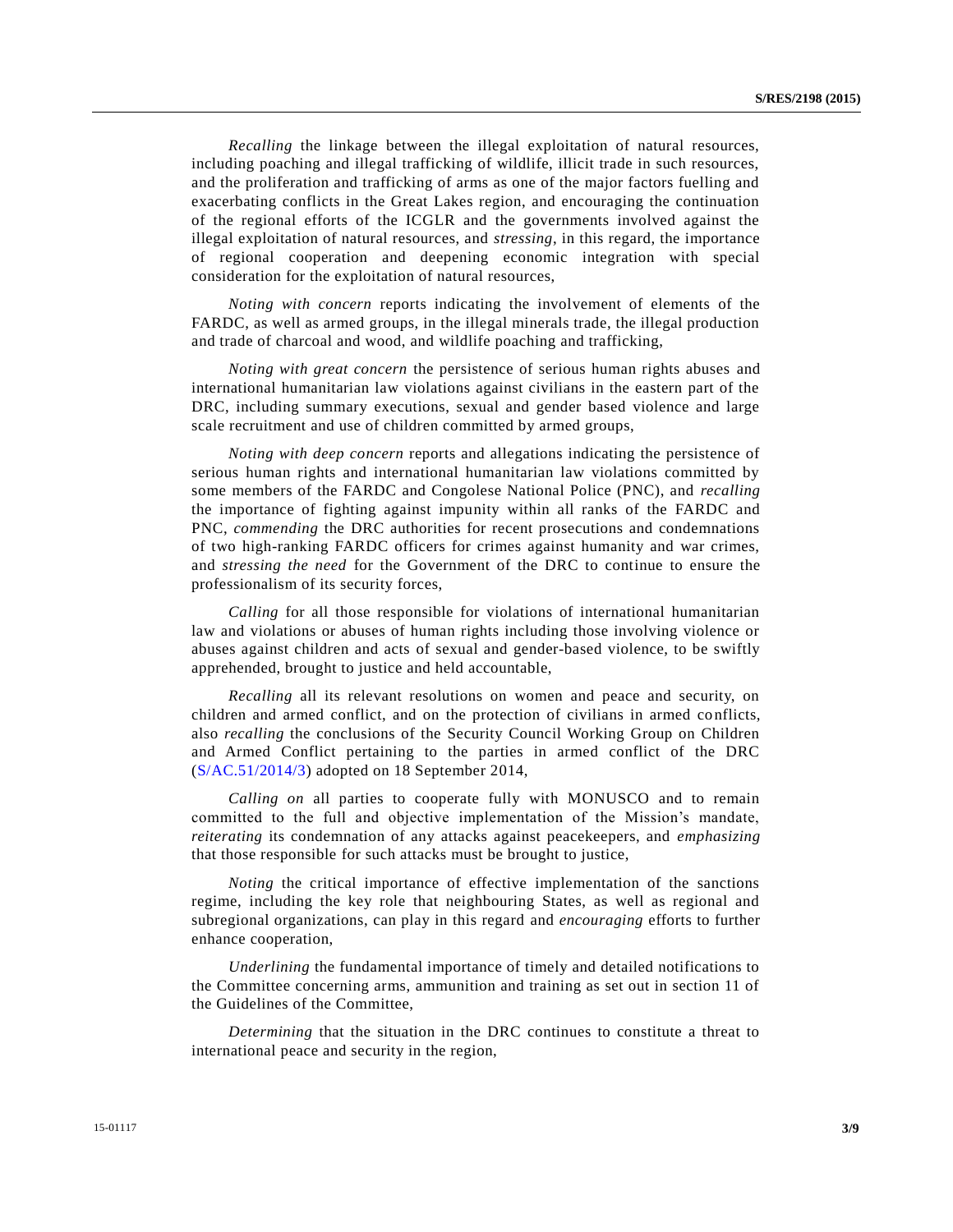*Acting* under Chapter VII of the Charter of the United Nations,

### **Sanctions regime**

1. *Decides* to renew until 1 July 2016 the measures on arms imposed by paragraph 1 of resolution 1807 (2008) and *reaffirms* the provisions of paragraphs 2, 3 and 5 of that resolution and further *decides* that the measures on arms imposed by paragraph 1 and 5 of resolution 1807 (2008) shall not apply to the supply of arms and related materiel, as well as assistance, advice or training, intended solely for the support of or use by MONUSCO or the African Union-Regional Task Force;

2. *Decides* to renew, for the period specified in paragraph 1 above, the measures on transport imposed by paragraphs 6 and 8 of resolution 1807 (2008) and *reaffirms* the provisions of paragraph 7 of that resolution;

3. *Decides* to renew, for the period specified in paragraph 1 above, the financial and travel measures imposed by paragraphs 9 and 11 of resolution 1807 (2008) and *reaffirms* the provisions of paragraphs 10 and 12 of resolution 1807 (2008) in relation to those measures;

4. *Decides* that the measures imposed by paragraph 9 of resolution 1807 (2008) shall not apply as per the criteria set out in paragraph 10 of resolution 2078;

5. *Decides* that the measures referred to in paragraph 3 above shall apply to individuals and entities as designated by the Committee for engaging in or providing support for acts that undermine the peace, stability or security of the DRC, and *decides* that such acts include:

(a) acting in violation of the measures taken by Member States in accordance with paragraph 1 above;

(b) being political and military leaders of foreign armed groups operating in the DRC who impede the disarmament and the voluntary repatriation or resettlement of combatants belonging to those groups;

(c) being political and military leaders of Congolese militias, including those receiving support from outside the DRC, who impede the participation of their combatants in disarmament, demobilization and reintegration processes;

(d) recruiting or using children in armed conflict in the DRC in violation of applicable international law;

(e) being involved in planning, directing, or participating in the targeting of children or women in situations of armed conflict, including killing and maiming, rape and other sexual violence, abduction, forced displacement, and attacks on schools and hospitals;

(f) obstructing the access to or the distribution of humanitarian assistance in the DRC;

(g) supporting individuals or entities, including armed groups, involved in destabilizing activities in the DRC through illicit trade of natural resources, including gold or wildlife as well as wildlife products;

(h) acting on behalf of or at the direction of a designated individual or entity, or acting on behalf of or at the direction of an entity owned or controlled by a designated individual or entity;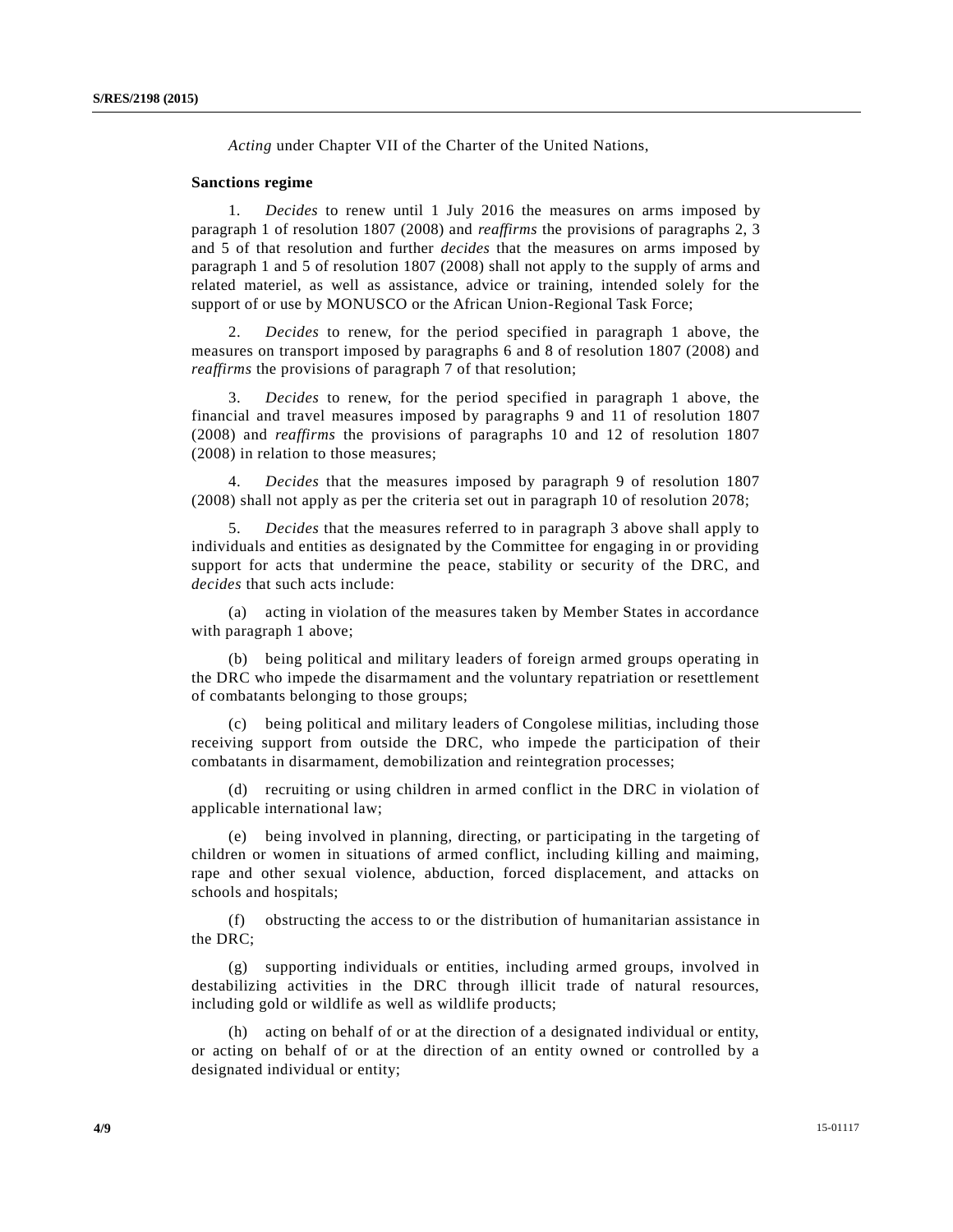(i) planning, directing, sponsoring or participating in attacks against MONUSCO peacekeepers or UN personnel;

(j) providing financial, material, or technological support for, or goods or services to, a designated individual or entity;

# **Group of Experts**

6. *Decides* to extend until 1 August 2016 the mandate of the Group of Experts established pursuant to resolution 1533 (2004) and renewed by subsequent resolutions, expresses its intention to review the mandate and take appropriate action regarding the further extension no later than 1 July 2016, and *requests* the Secretary-General to take the necessary administrative measures as expeditiously as possible to re-establish the Group of Experts, in consultation with the Committee, for a period of 18 months from the date of this resolution, drawing, as appropriate, on the expertise of the members of the Group established pursuant to previous resolutions;

7. *Requests* the Group of Experts to fulfil its mandate as consolidated below, with a focus on areas affected by the presence of illegal armed groups, and to provide to the Council, after discussion with the Committee, a mid-term report no later than 30 October 2015, and a final report no later than 15 June 2016, as well as submit progress updates to the Committee, especially in situations of urgency, or as the Group deems necessary:

(a) assist the Committee in carrying out its mandate, including through providing the Committee with information relevant to the potential designation of individuals and entities who may be engaging in the activities described in paragraph 4 above;

(b) gather, examine and analyze information regarding the implementation, with a focus on incidents of non-compliance, of the measures decided in this resolution;

(c) consider and recommend, where appropriate, ways of improving the capabilities of Member States, in particular those in the region, to ensure the measures imposed by this resolution are effectively implemented;

(d) gather, examine and analyze information regarding the regional and international support networks to armed groups and criminal networks in the DRC;

(e) gather, examine and analyze information regarding the supply, sale or transfer of arms, related materiel and related military assistance, including through illicit trafficking networks and the transfer of arms and related materiel to armed groups from the DRC security forces;

(f) gather, examine and analyze information regarding perpetrators of serious violations of international humanitarian law and human rights violations and abuses, including those within the security forces, in the DRC;

(g) evaluate the impact of minerals traceability referred to in paragraph 22 below and continue collaboration with other forums;

(h) assist the Committee in refining and updating information on the list of individuals and entities subject to the measures imposed by this resolution,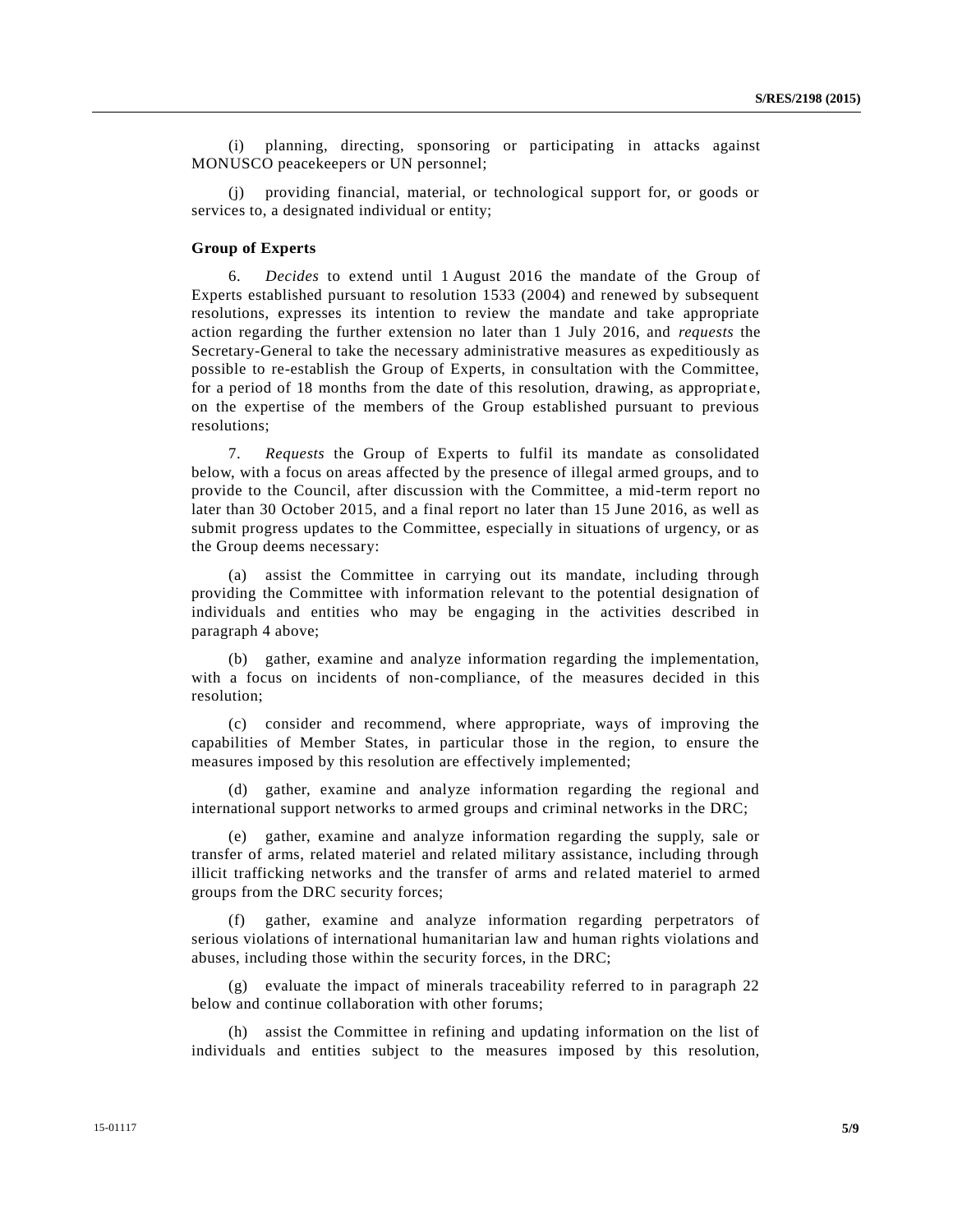including through the provision of identifying information and additional information for the publicly-available narrative summary of reasons for listing;

8. *Expresses* its full support to the UN Group of Experts of the 1533 Committee and calls for enhanced cooperation between all States, particularly those in the region, MONUSCO, relevant UN bodies and the Group of Experts, *encourages* further that all parties and all States ensure cooperation with the Group of Experts by individuals and entities within their jurisdiction or under their control and *reiterates* its demand that all parties and all States ensure the safety of its members and its support staff, and that all parties and all States, including the DRC and countries of the region, provide unhindered and immediate access, in particular to persons, documents and sites the Group of Experts deems relevant to the execution of its mandate;

9. *Calls upon* the Group of Experts to cooperate actively with other Panels or Groups of Experts established by the Security Council, as relevant to the implementation of its mandate;

#### **Armed groups**

10. *Strongly condemns* all armed groups operating in the region and their violations of international humanitarian law as well as other applicable international law, and abuses of human rights including attacks on the civilian population, MONUSCO peacekeepers and humanitarian actors, summary executions, sexual and gender based violence and large scale recruitment and use of children, and *reiterates* that those responsible will be held accountable;

11. *Demands* that the FDLR, the ADF, the LRA and all other armed groups operating in the DRC cease immediately all forms of violence and other destabilizing activities, including the exploitation of natural resources, and that their members immediately and permanently disband, lay down their arms, and liberate and demobilize all children from their ranks;

12. *Calls upon* all States, especially those in the region, to take effective steps to ensure that there is no support, in and from their territories, for armed groups in the DRC, stressing the need to address the networks of support, financing and recruitment of armed groups active in the DRC, as well as the need to address the ongoing collaboration between FARDC elements and armed groups at a local level, and *calls upon* all States to take steps to hold accountable, where appropriate, leaders and members of the FDLR and other armed groups residing in their countries;

13. *Demands* that the Government of the DRC, per its commitments in the Nairobi Declarations of 12 December 2013, accelerate the implementation of its Disarmament, Demobilisation and Reintegration programme, in coordination with neighbouring countries where former M23 combatants have found refuge and the United Nations and international organizations, *and stresses* the importance of overcoming obstacles to the repatriation of these ex-combatants, ensuring that the DDRRR programme is fully funded and implemented, particularly those programmes necessary to support the successful demobilisation and reintegration of former M23 combatants, that the M23 does not regroup and resume military activities, and that its members do not join or support other armed groups, in line with the Nairobi declarations and relevant UN Security Council resolutions;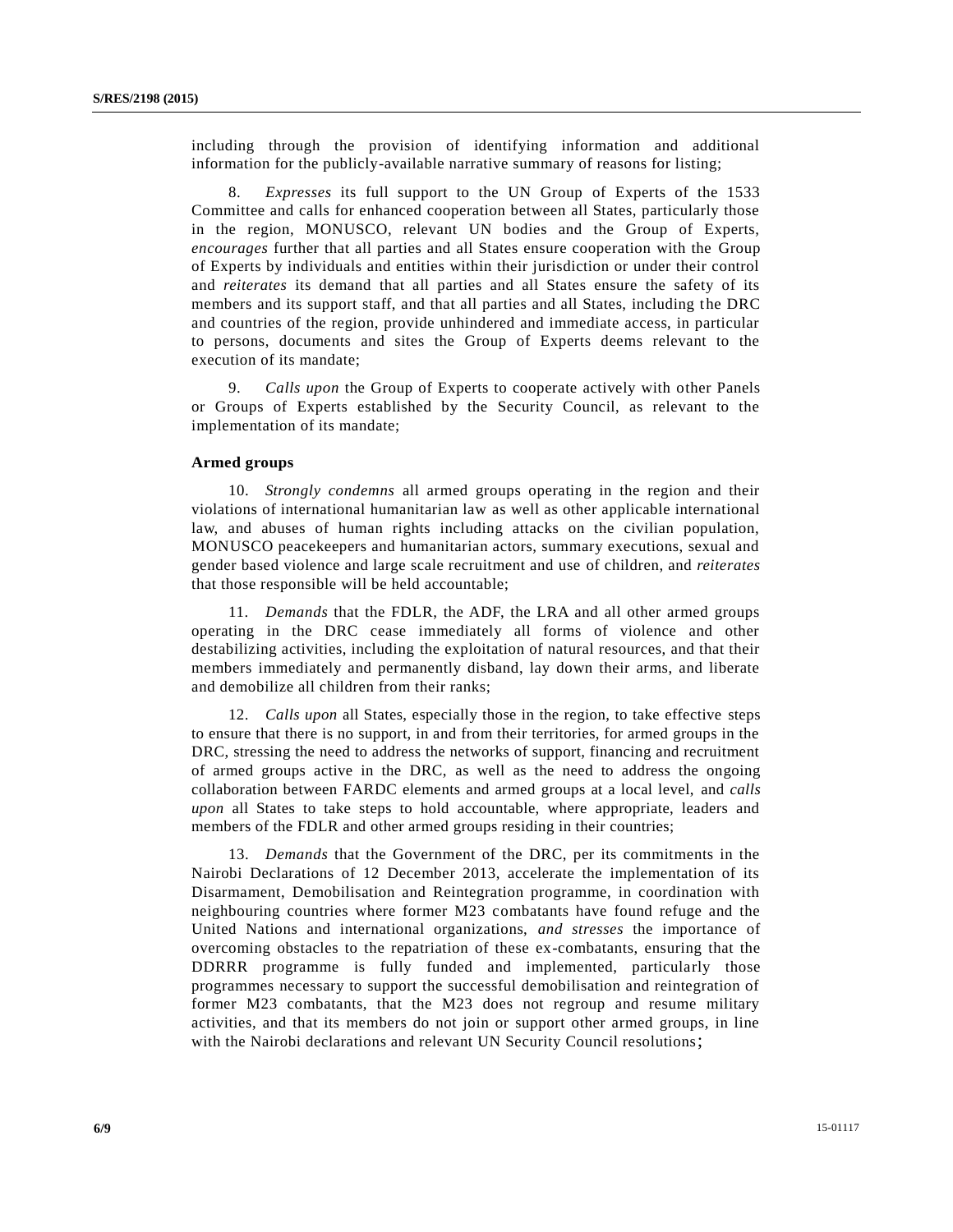# **Commitments of the Government of the DRC**

14. *Welcomes* the progress made to date by the Government of the DRC on ending the recruitment and use of children in armed conflict, *urges* the Government of the DRC to continue the full implementation and dissemination throughout the military chain of command, including in remote areas, of its commitments made in the action plan signed with the United Nations detailing concrete, time -bound measures to release and reintegrate children associated with the Congolese armed forces and to prevent further recruitment, and for the protection of girls and boys from sexual violence, and further *calls upon* the Government of the DRC to ensure that children are not detained on charges related to association with armed groups;

15. Also *calls on* the Government of DRC to pursue its action plan commitments to end sexual violence and violations committed by its armed forces and undertake further efforts in that regard, noting that failure to do so may result in the FARDC being named in the Secretary-General's report on sexual violence;

16. *Stresses* the importance of the Government of the DRC actively seeking to hold accountable those responsible for war crimes and crimes against humanity in the country and of regional cooperation to this end, including through its ongoing cooperation with the International Criminal Court, *encourages* MONUSCO to use its existing authority to assist the government of the DRC in this regard, and *calls on* all signatories of the PSC Framework Agreement to continue to implement their commitments and cooperate fully with one another and the Government of the DRC, as well as MONUSCO to this end;

17. *Recalls* that there should be no impunity for any of those responsible for violations of international humanitarian law and violations and abuses of human rights in the DRC and the region, and, in this regard, *urges* the DRC, all countries in the region and other concerned UN Member States to bring perpetrators to justice and hold them accountable;

18. *Calls on* the Government of the DRC to enhance stockpile security, accountability and management of arms and ammunition, with the assistance of international partners, to address urgently reports of diversion to armed groups, as necessary and requested, and to urgently implement a national weapons marking program, in particular for state-owned firearms, in line with the standards established by the Nairobi Protocol and the Regional Centre on Small Arms;

19. *Emphasizes* the primary responsibility of the Government of the DRC to reinforce State authority and governance in eastern DRC, including through effective security sector reform to allow army, police and justice sector reform, and to end impunity for violations and abuses of human rights and violations of international humanitarian law, urges the Government of the DRC to increase efforts in this regard, in accordance with its national commitments under the PSC Framework;

# **Natural resources**

20. *Further encourages* the continuation of efforts by the Government of the DRC to address issues of illegal exploitation and smuggling of natural resources, including holding accountable those members of the FARDC who participate in the illicit trade of natural resources, particularly gold and wildlife products;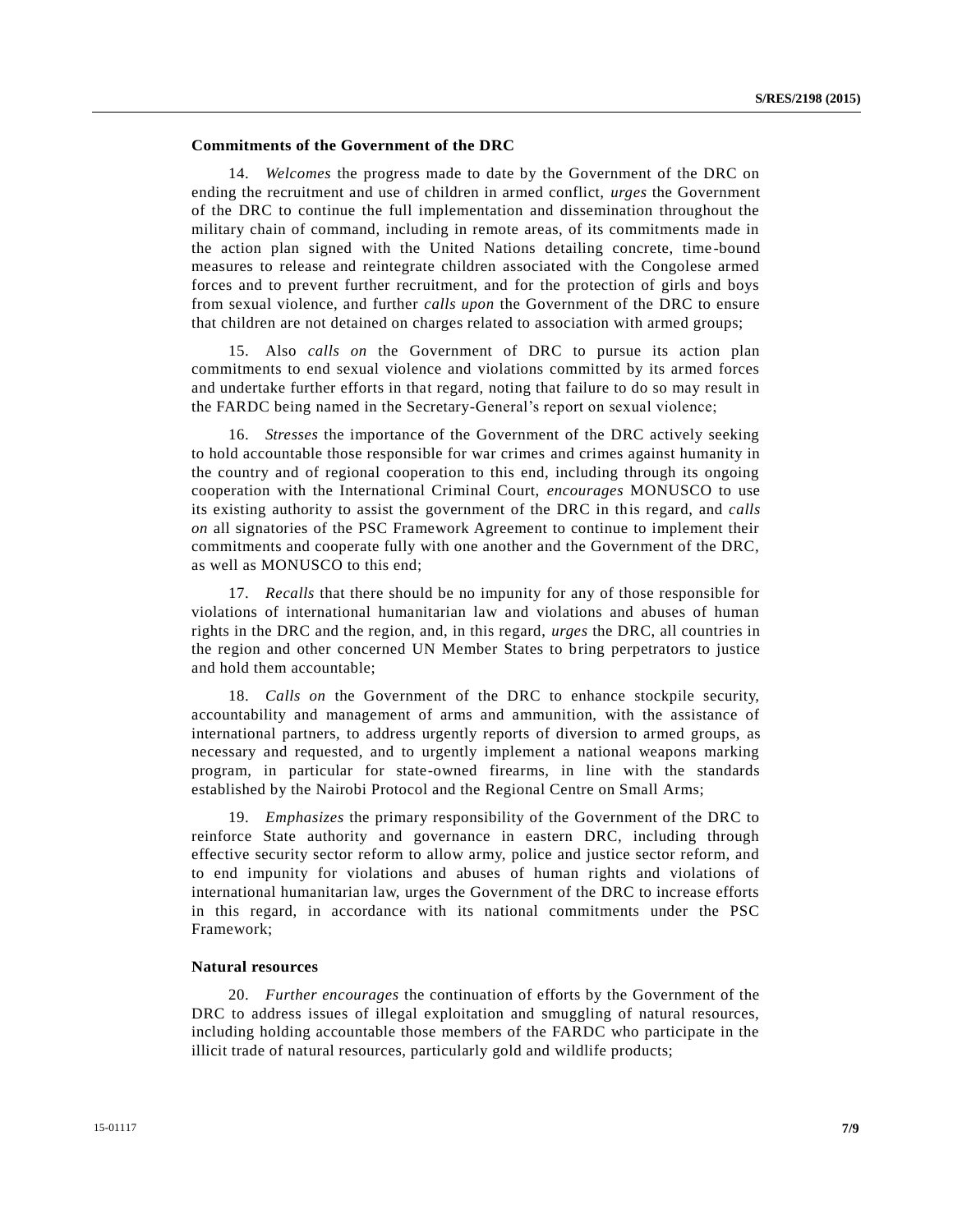21. *Stresses* the need to undertake further efforts to cut off financing for armed groups involved in destabilizing activities through the illicit trade of natural resources, including gold or wildlife products;

22. *Welcomes* in this regard the measures taken by the Congolese Government to implement the due diligence guidelines on the supply chain of minerals, as defined by the Group of Experts and the Organization for Economic Cooperation and Development (OECD), *recognizes* the Congolese Government's efforts to implement minerals traceability schemes, and *calls on* all States to assist the DRC, the ICGLR and the countries in the Great Lakes region to develop a responsible minerals trade;

23. *Welcomes* measures taken by the Governments in the region to implement the Group of Experts due diligence guidelines, including adopting the Regional Certification Mechanism of the ICGLR into their national legislation, in accordance with OECD Guidance and international practice, and *requests* the extension of the certification process to other Member States in the region, and *encourages* all States, particularly those in the region, to continue to raise awareness of the due diligence guidelines;

24. *Encourages* a swift response by the ICGLR to put in place the necessary technical capacity required to support Member States in their fight against the illegal exploitation of natural resources, and *further encourages* the ICGLR to take immediate actions to fully implement the mineral certification process;

25. *Encourages* all States to continue efforts to end the illicit trade in natural resources, in particular in the gold sector, and to hold those complicit in the illicit trade accountable, as part of broader efforts to cut off financing for armed groups and criminal networks, including those with members in the FARDC;

26. *Reaffirms* the provisions of paragraphs 7 to 9 of resolution 2021 (2011) and *calls upon* the DRC and States in the Great Lakes region to cooperate at the regional level to investigate and combat regional criminal networks and armed groups involved in the illegal exploitation of natural resources, including wildlife poaching and trafficking, and require their customs authorities to strengthen their control on exports and imports of minerals from the DRC;

#### **Role of MONUSCO**

27. *Recalls* the mandate of MONUSCO to support the Congolese authorities in the implementation of their national commitments under the PSC Framework agreement, in line with resolution 2147 (2014);

28. *Recalls* the mandate of MONUSCO to monitor the implementation of the arms embargo, in cooperation with the Group of Experts, and in particular to observe and report on flows of military personnel, arms or related materiel across the eastern border of the DRC, including by using surveillance capabilities provided by unmanned aerial systems, seize, collect and dispose of arms or related materiels brought into the DRC in violation of the measures imposed by paragraph 1, in accordance with paragraph 4 c) of paragraph 2147 (2014);

29. *Notes* that MONUSCO has a role to play in encouraging the consolidation of an effective national civilian structure that controls key mining